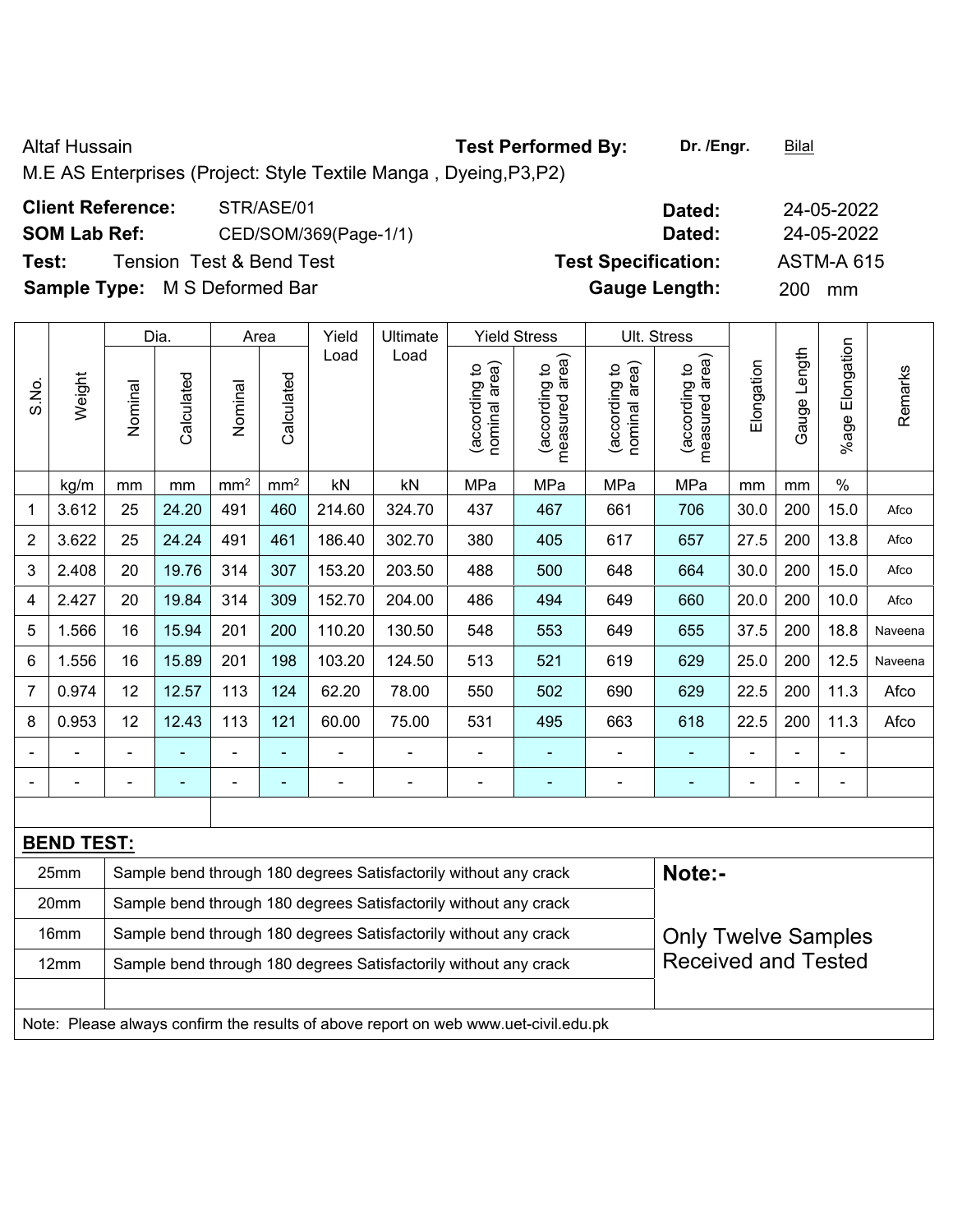Amein Uddin **Test Performed By:** Dr. /Engr. **Bilal Khokhar Company Company Test Performed By:** Dr. /Engr. **Bilal Khokhar** 

PM Project Majeed Associates Ltd.(Const.of ABL Warehouse Pakpattan Rd Sahiwal)

| <b>Client Reference:</b> | Nil                                           | Dated:                     | 24-05-2022        |
|--------------------------|-----------------------------------------------|----------------------------|-------------------|
| <b>SOM Lab Ref:</b>      | CED/SOM/363(Page-1/1)                         | Dated:                     | 24-05-2022        |
| Test:                    | Tension Test & Bend Test                      | <b>Test Specification:</b> | <b>ASTM-A 615</b> |
|                          | <b>Sample Type:</b> Deformed Bar (AFCO Steel) | <b>Gauge Length:</b>       | <b>200</b><br>mm  |

|                |                   |                | Dia.                     |                 | Area            | Yield                                                            | Ultimate                                                         |                                | <b>Yield Stress</b>             |                                | Ult. Stress                     |            |                   |                      |         |
|----------------|-------------------|----------------|--------------------------|-----------------|-----------------|------------------------------------------------------------------|------------------------------------------------------------------|--------------------------------|---------------------------------|--------------------------------|---------------------------------|------------|-------------------|----------------------|---------|
| S.No.          | Weight            | Nominal        | Calculated               | Nominal         | Calculated      | Load                                                             | Load                                                             | nominal area)<br>(according to | measured area)<br>(according to | nominal area)<br>(according to | measured area)<br>(according to | Elongation | Length<br>Gauge I | Elongation<br>%age I | Remarks |
|                | kg/m              | mm             | mm                       | mm <sup>2</sup> | mm <sup>2</sup> | kN                                                               | kN                                                               | MPa                            | MPa                             | MPa                            | MPa                             | mm         | mm                | $\%$                 |         |
| 1              | 3.880             | 25             | 25.08                    | 491             | 494             | 258.00                                                           | 350.50                                                           | 526                            | 523                             | 714                            | 710                             | 30.0       | 200               | 15.0                 |         |
| $\overline{2}$ | 3.895             | 25             | 25.14                    | 491             | 496             | 255.00                                                           | 348.20                                                           | 519                            | 514                             | 709                            | 702                             | 32.5       | 200               | 16.3                 |         |
| 3              | 2.224             | 20             | 18.99                    | 314             | 283             | 148.20                                                           | 184.00                                                           | 472                            | 524                             | 586                            | 650                             | 22.5       | 200               | 11.3                 |         |
| 4              | 2.231             | 20             | 19.02                    | 314             | 284             | 148.00                                                           | 182.70                                                           | 471                            | 521                             | 582                            | 643                             | 25.0       | 200               | 12.5                 |         |
| 5              | 1.018             | 12             | 12.85                    | 113             | 130             | 65.50                                                            | 88.20                                                            | 579                            | 506                             | 780                            | 681                             | 25.0       | 200               | 12.5                 |         |
| 6              | 1.021             | 12             | 12.87                    | 113             | 130             | 64.00                                                            | 86.20                                                            | 566                            | 493                             | 762                            | 663                             | 30.0       | 200               | 15.0                 |         |
|                |                   | $\blacksquare$ | ä,                       | $\frac{1}{2}$   | $\blacksquare$  | ä,                                                               | ä,                                                               | $\blacksquare$                 | ÷,                              | $\blacksquare$                 | ä,                              |            | ä,                | $\blacksquare$       |         |
|                |                   |                | $\blacksquare$           | $\blacksquare$  | $\blacksquare$  |                                                                  |                                                                  | $\blacksquare$                 | $\overline{\phantom{0}}$        |                                | ۰                               |            |                   | $\blacksquare$       |         |
|                |                   |                |                          | $\blacksquare$  | ä,              |                                                                  |                                                                  |                                |                                 |                                |                                 |            | L,                |                      |         |
| $\blacksquare$ |                   |                | $\overline{\phantom{0}}$ | ÷               | $\blacksquare$  | ÷                                                                | ۰                                                                | $\blacksquare$                 | $\blacksquare$                  |                                | $\overline{\phantom{0}}$        | -          |                   | $\blacksquare$       |         |
|                |                   |                |                          |                 |                 |                                                                  |                                                                  |                                |                                 |                                |                                 |            |                   |                      |         |
|                | <b>BEND TEST:</b> |                |                          |                 |                 |                                                                  |                                                                  |                                |                                 |                                |                                 |            |                   |                      |         |
|                | 25mm              |                |                          |                 |                 | Sample bend through 180 degrees Satisfactorily without any crack |                                                                  | Note:-                         |                                 |                                |                                 |            |                   |                      |         |
|                | 20mm              |                |                          |                 |                 |                                                                  | Sample bend through 180 degrees Satisfactorily without any crack |                                |                                 |                                |                                 |            |                   |                      |         |
|                | 12mm              |                |                          |                 |                 |                                                                  | Sample bend through 180 degrees Satisfactorily without any crack |                                |                                 |                                | <b>Only Nine Samples</b>        |            |                   |                      |         |
|                |                   |                |                          |                 |                 |                                                                  |                                                                  |                                |                                 |                                | <b>Received and Tested</b>      |            |                   |                      |         |
|                |                   |                |                          |                 |                 |                                                                  |                                                                  |                                |                                 |                                |                                 |            |                   |                      |         |
|                |                   |                |                          |                 |                 |                                                                  |                                                                  |                                |                                 |                                |                                 |            |                   |                      |         |

Note: Please always confirm the results of above report on web www.uet-civil.edu.pk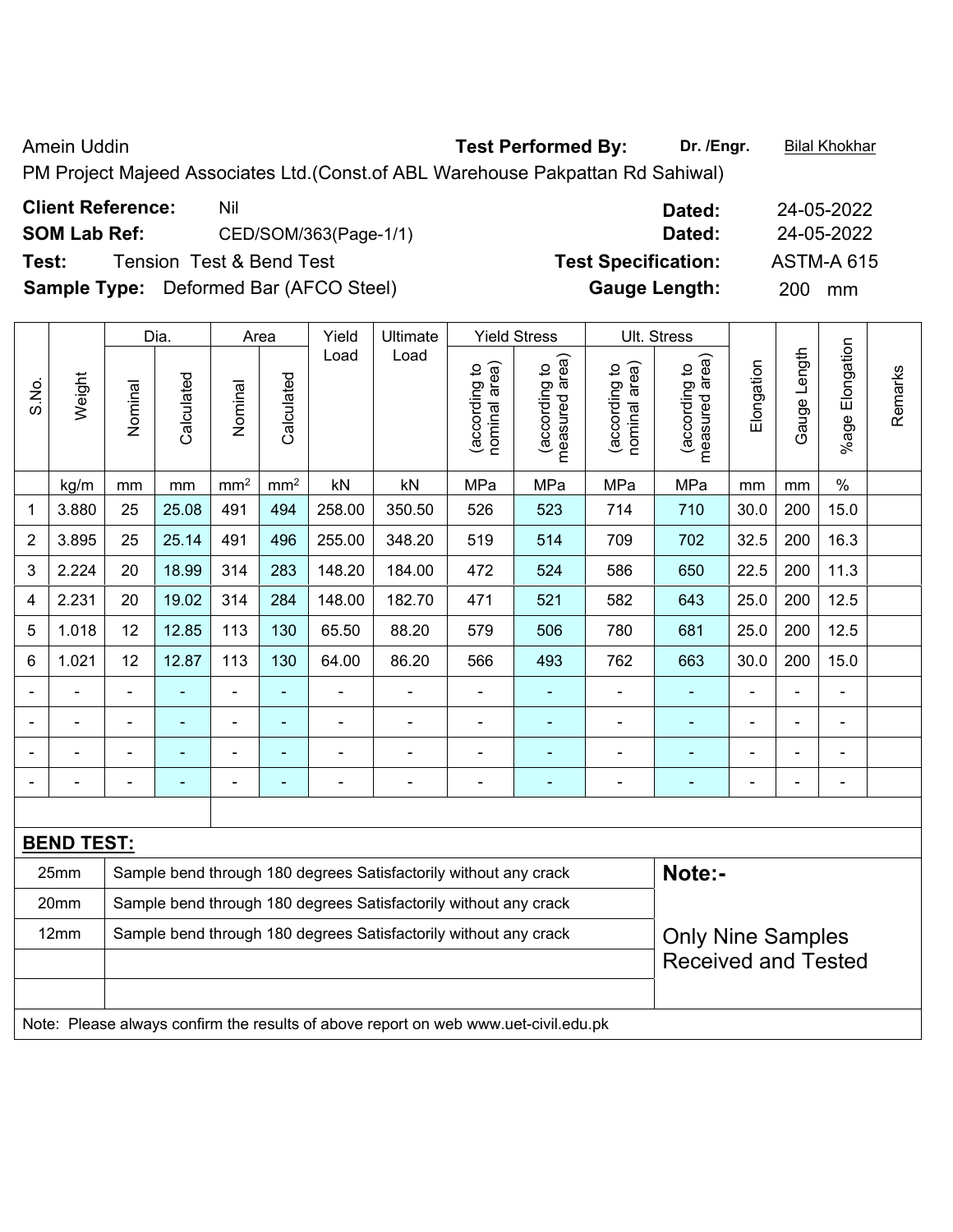Innovative ® Const. Company. **Test Performed By:** Dr. /Engr. **Nauman Khurram** Director Projects Innovative Lahore.(Friday Food Faisalabad)

**Client Reference:** ICL/NF/FFF/02/02

**Test:** Tension Test & Bend Test **Test Specification: Gauge Length:** 8 inch **Sample Type:** Deformed Bar

| Dated:     |
|------------|
| ASTM-A-615 |

**SOM Lab** 

**Ref:** 362 (Page-1/1)

**Dated:** 24-05-2022 **Dated:** 24-05-2022

|                         |                                                                                     | Dia.                    |            |                 | Area            |                | Yield<br>Ultimate                                                |                                | <b>Yield Stress</b>             |                                | Ult. Stress                     |                |              |                       |         |
|-------------------------|-------------------------------------------------------------------------------------|-------------------------|------------|-----------------|-----------------|----------------|------------------------------------------------------------------|--------------------------------|---------------------------------|--------------------------------|---------------------------------|----------------|--------------|-----------------------|---------|
| S.No.                   | Weight                                                                              | Nominal                 | Calculated | Nominal         | Calculated      | Load           | Load                                                             | nominal area)<br>(according to | (according to<br>measured area) | (according to<br>nominal area) | (according to<br>measured area) | Elongation     | Gauge Length | Elongation<br>$%$ age | Remarks |
|                         | lb/ft                                                                               | $\#$                    | in         | in <sup>2</sup> | in <sup>2</sup> | Tons           | Tons                                                             | psi                            | psi                             | psi                            | psi                             | in             | in           | $\frac{0}{0}$         |         |
| 1                       | 1.473                                                                               | $6\phantom{a}$          | 0.743      | 0.44            | 0.433           | 13.78          | 19.32                                                            | 69080                          | 70200                           | 96830                          | 98390                           | 1.30           | 8.0          | 16.3                  |         |
| $\overline{2}$          | 1.484                                                                               | $\,6\,$                 | 0.745      | 0.44            | 0.436           | 13.73          | 19.13                                                            | 68830                          | 69460                           | 95910                          | 96790                           | 1.50           | 8.0          | 18.8                  |         |
| $\mathbf{3}$            | 0.600                                                                               | $\overline{4}$          | 0.473      | 0.20            | 0.176           | 5.25           | 7.65                                                             | 57890                          | 65790                           | 84310                          | 95800                           | 1.20           | 8.0          | 15.0                  |         |
| $\overline{\mathbf{4}}$ | 0.604                                                                               | $\overline{4}$          | 0.476      | 0.20            | 0.178           | 5.27           | 7.67                                                             | 58120                          | 65300                           | 84530                          | 94980                           | 1.10           | 8.0          | 13.8                  |         |
| $\blacksquare$          |                                                                                     | $\blacksquare$          | ÷          | ÷,              | $\blacksquare$  | $\blacksquare$ | $\overline{\phantom{a}}$                                         | $\blacksquare$                 | ٠                               | $\blacksquare$                 | ÷                               | ÷,             |              | $\frac{1}{2}$         |         |
| $\blacksquare$          |                                                                                     |                         | ٠          | ä,              | ۰               | $\blacksquare$ | $\blacksquare$                                                   | $\blacksquare$                 |                                 | $\overline{\phantom{a}}$       | $\blacksquare$                  |                |              | $\blacksquare$        |         |
|                         |                                                                                     |                         |            |                 | ÷               | ÷              |                                                                  | $\blacksquare$                 |                                 | $\blacksquare$                 | $\blacksquare$                  | $\blacksquare$ |              | $\blacksquare$        |         |
|                         |                                                                                     |                         |            |                 |                 |                |                                                                  |                                |                                 |                                |                                 |                |              | $\blacksquare$        |         |
|                         |                                                                                     |                         |            |                 |                 |                |                                                                  |                                |                                 | -                              |                                 |                |              | $\blacksquare$        |         |
|                         |                                                                                     | $\blacksquare$          | ۰          | $\blacksquare$  | ۰               | $\blacksquare$ | $\overline{\phantom{a}}$                                         | $\overline{\phantom{a}}$       | ٠                               | $\overline{\phantom{a}}$       | ٠                               | $\blacksquare$ |              | $\blacksquare$        |         |
|                         |                                                                                     |                         |            |                 |                 |                |                                                                  |                                |                                 |                                |                                 |                |              |                       |         |
|                         | <b>BEND TEST:</b>                                                                   |                         |            |                 |                 |                |                                                                  |                                |                                 |                                |                                 |                |              |                       |         |
|                         | #6                                                                                  |                         |            |                 |                 |                | Sample bend through 180 degrees Satisfactorily without any crack |                                |                                 |                                | Note:-                          |                |              |                       |         |
|                         | #4                                                                                  |                         |            |                 |                 |                | Sample bend through 180 degrees Satisfactorily without any crack |                                |                                 |                                |                                 |                |              |                       |         |
|                         |                                                                                     | <b>Only Six Samples</b> |            |                 |                 |                |                                                                  |                                |                                 |                                |                                 |                |              |                       |         |
|                         |                                                                                     |                         |            |                 |                 |                |                                                                  |                                |                                 |                                | <b>Received and Tested</b>      |                |              |                       |         |
|                         |                                                                                     |                         |            |                 |                 |                |                                                                  |                                |                                 |                                |                                 |                |              |                       |         |
|                         | Note: Please always confirm the results of above report on web www.uet-civil.edu.pk |                         |            |                 |                 |                |                                                                  |                                |                                 |                                |                                 |                |              |                       |         |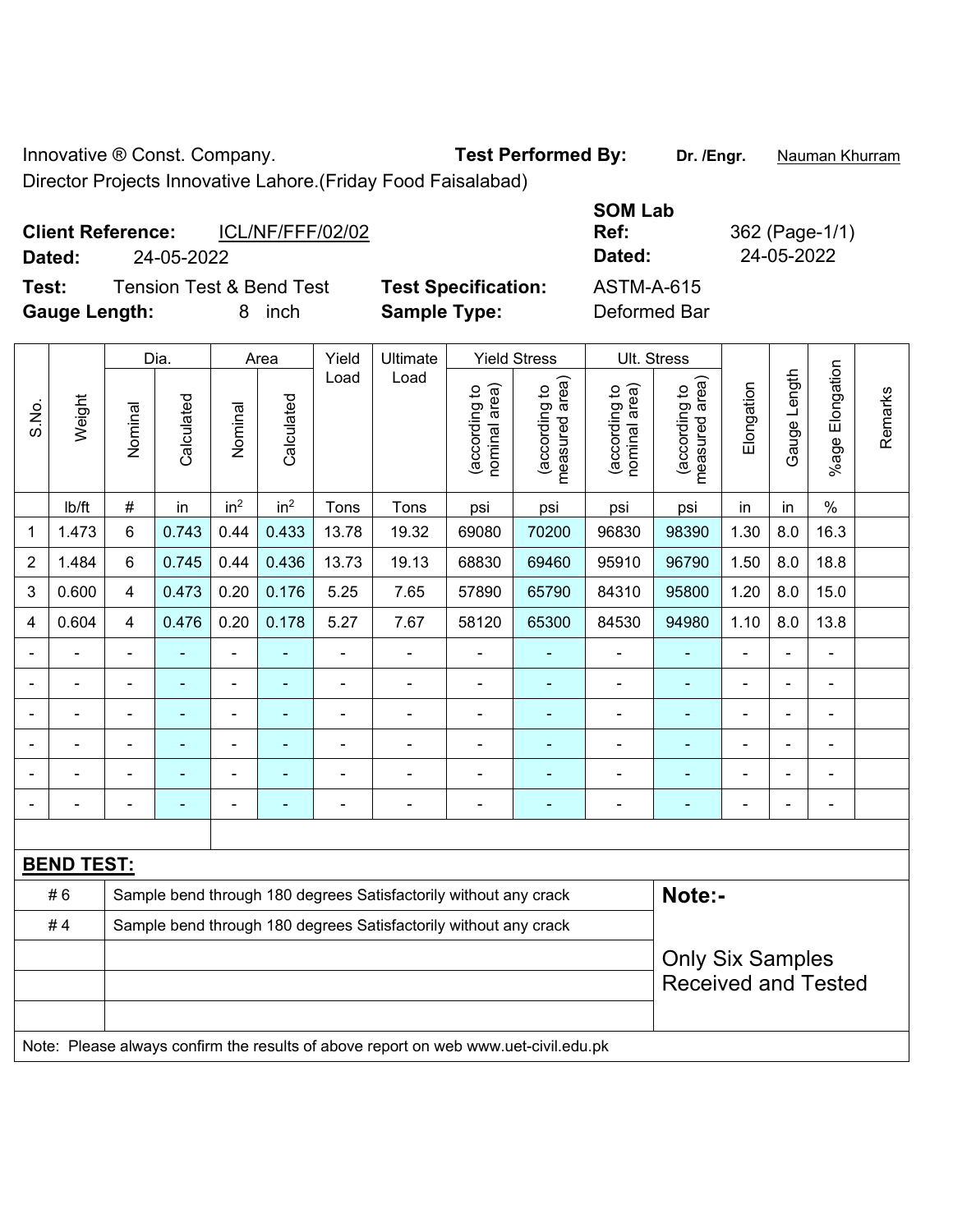Engr. Mian Mubashar Rafiq **Test Performed By:** Dr. /Engr. **Bilal Khokhar** PM Union Developers Lhr.(const. Of Union Luxury Apartments,Etihad Town Lahore.)

## **Client Reference:** UA/SO/2022/019 **Dated:** 23-05-2022 **Dated:** 24-05-2022

**Test:** Tension Test & Bend Test **Test Specification:** ASTM-A-615 **Gauge Length:** 8 inch **Sample Type:** Deformed Bar (Afco Steel)

|         | <b>SOM Lab</b> |
|---------|----------------|
|         | Ref:           |
|         | Dated:         |
| nation: | 8 A RATA       |

**Ref:** 364 (Page-1/1)

|                | Dia.                                                                                |                                                                  | Area<br>Yield | <b>Yield Stress</b><br>Ultimate |                 |                | Ult. Stress                                                      |                                |                                 |                                |                                 |                |                |                              |         |
|----------------|-------------------------------------------------------------------------------------|------------------------------------------------------------------|---------------|---------------------------------|-----------------|----------------|------------------------------------------------------------------|--------------------------------|---------------------------------|--------------------------------|---------------------------------|----------------|----------------|------------------------------|---------|
| S.No.          | Weight                                                                              | Nominal                                                          | Calculated    | Nominal                         | Calculated      | Load           | Load                                                             | nominal area)<br>(according to | measured area)<br>(according to | nominal area)<br>(according to | measured area)<br>(according to | Elongation     | Gauge Length   | Elongation<br>$%$ age I      | Remarks |
|                | lb/ft                                                                               | $\#$                                                             | in            | in <sup>2</sup>                 | in <sup>2</sup> | Tons           | Tons                                                             | psi                            | psi                             | psi                            | psi                             | in             | in             | $\%$                         |         |
| 1              | 1.511                                                                               | 6                                                                | 0.752         | 0.44                            | 0.444           | 15.41          | 20.95                                                            | 77260                          | 76560                           | 105000                         | 104060                          | 0.80           | 8.0            | 10.0                         |         |
| $\overline{2}$ | 1.508                                                                               | 6                                                                | 0.751         | 0.44                            | 0.443           | 15.46          | 20.90                                                            | 77510                          | 76990                           | 104750                         | 104040                          | 0.80           | 8.0            | 10.0                         |         |
| 3              | 0.646                                                                               | 4                                                                | 0.492         | 0.20                            | 0.190           | 5.93           | 7.87                                                             | 65420                          | 68870                           | 86780                          | 91350                           | 0.80           | 8.0            | 10.0                         |         |
| 4              | 0.645                                                                               | 4                                                                | 0.492         | 0.20                            | 0.190           | 6.27           | 8.12                                                             | 69130                          | 72770                           | 89590                          | 94310                           | 0.80           | 8.0            | 10.0                         |         |
|                |                                                                                     | $\blacksquare$                                                   |               | ÷,                              |                 | ÷,             | ÷,                                                               | ä,                             |                                 | $\blacksquare$                 | ÷                               | $\blacksquare$ | ÷,             | $\qquad \qquad \blacksquare$ |         |
|                | $\blacksquare$                                                                      | $\blacksquare$                                                   | ۰             | ÷,                              |                 | $\blacksquare$ | $\blacksquare$                                                   | $\blacksquare$                 | $\blacksquare$                  | $\blacksquare$                 | $\blacksquare$                  | ä,             | ÷,             | $\qquad \qquad \blacksquare$ |         |
|                | $\blacksquare$                                                                      | $\blacksquare$                                                   | ÷,            | ÷,                              |                 | $\blacksquare$ | $\blacksquare$                                                   | L,                             | $\blacksquare$                  | $\overline{\phantom{a}}$       | $\blacksquare$                  | $\blacksquare$ | $\blacksquare$ | $\blacksquare$               |         |
|                |                                                                                     |                                                                  |               | $\blacksquare$                  |                 |                |                                                                  |                                |                                 | ä,                             | $\blacksquare$                  |                | $\blacksquare$ | $\blacksquare$               |         |
|                |                                                                                     |                                                                  |               |                                 |                 |                |                                                                  |                                |                                 |                                | $\blacksquare$                  |                |                |                              |         |
|                |                                                                                     |                                                                  |               | ÷                               |                 |                | $\blacksquare$                                                   | Ē,                             |                                 | ä,                             |                                 | $\blacksquare$ | $\blacksquare$ | $\blacksquare$               |         |
|                |                                                                                     |                                                                  |               |                                 |                 |                |                                                                  |                                |                                 |                                |                                 |                |                |                              |         |
|                | <b>BEND TEST:</b>                                                                   |                                                                  |               |                                 |                 |                |                                                                  |                                |                                 |                                |                                 |                |                |                              |         |
|                | #6                                                                                  |                                                                  |               |                                 |                 |                | Sample bend through 180 degrees Satisfactorily without any crack |                                |                                 |                                | Note:-                          |                |                |                              |         |
|                | #4                                                                                  | Sample bend through 180 degrees Satisfactorily without any crack |               |                                 |                 |                |                                                                  |                                |                                 |                                |                                 |                |                |                              |         |
|                |                                                                                     |                                                                  |               |                                 |                 |                |                                                                  |                                |                                 |                                | <b>Only Six Samples</b>         |                |                |                              |         |
|                |                                                                                     |                                                                  |               |                                 |                 |                |                                                                  |                                |                                 |                                | <b>Received and Tested</b>      |                |                |                              |         |
|                |                                                                                     |                                                                  |               |                                 |                 |                |                                                                  |                                |                                 |                                |                                 |                |                |                              |         |
|                | Note: Please always confirm the results of above report on web www.uet-civil.edu.pk |                                                                  |               |                                 |                 |                |                                                                  |                                |                                 |                                |                                 |                |                |                              |         |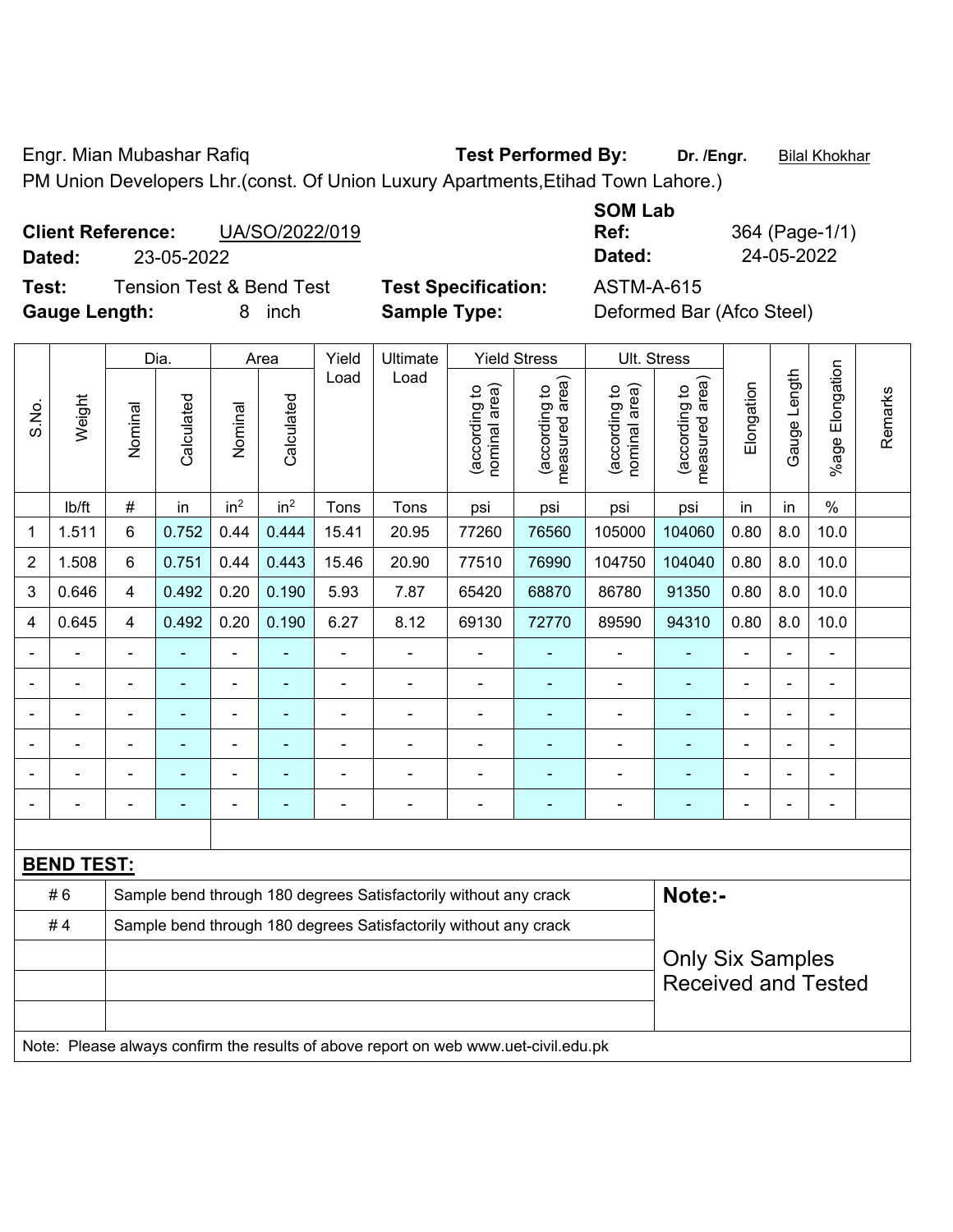Sub Divisional officer, **Test Performed By:** Dr. /Engr. **Asad Ali Gillani** Associated By: Dr. /Engr. **Asad Ali Gillani** 

HSD Sarai Alamgir.(Const Of Flyover At Rajjar Raiway Crossing Sarai Alamgir)

| <b>Client Reference:</b><br>24/SA            |                            | <b>SOM Lab</b><br>Ref: | 366 (Page-1/1) |
|----------------------------------------------|----------------------------|------------------------|----------------|
| 16-05-2022<br>Dated:                         |                            | Dated:                 | 24-05-2022     |
| <b>Tension Test &amp; Bend Test</b><br>Test: | <b>Test Specification:</b> | <b>ASTM-A-615</b>      |                |
| <b>Gauge Length:</b><br>inch                 | <b>Sample Type:</b>        | Deformed Bar           |                |

|                |                                                                                     |                                                                  | Dia.       |                 | Area            | Yield          | Ultimate                                                         |                                | <b>Yield Stress</b>             |                                | Ult. Stress                     |                |              |                       |         |
|----------------|-------------------------------------------------------------------------------------|------------------------------------------------------------------|------------|-----------------|-----------------|----------------|------------------------------------------------------------------|--------------------------------|---------------------------------|--------------------------------|---------------------------------|----------------|--------------|-----------------------|---------|
| S.No.          | Weight                                                                              | Nominal                                                          | Calculated | Nominal         | Calculated      | Load           | Load                                                             | nominal area)<br>(according to | (according to<br>measured area) | nominal area)<br>(according to | (according to<br>measured area) | Elongation     | Gauge Length | Elongation<br>$%$ age | Remarks |
|                | lb/ft                                                                               | #                                                                | in         | in <sup>2</sup> | in <sup>2</sup> | Tons           | Tons                                                             | psi                            | psi                             | psi                            | psi                             | in             | in           | $\%$                  |         |
| 1              | 2.672                                                                               | 8                                                                | 1.000      | 0.79            | 0.785           | 27.95          | 36.41                                                            | 78030                          | 78530                           | 101650                         | 102300                          | 1.10           | 8.0          | 13.8                  |         |
| 2              | 2.665                                                                               | 8                                                                | 0.998      | 0.79            | 0.783           | 27.44          | 35.95                                                            | 76610                          | 77300                           | 100370                         | 101270                          | 1.20           | 8.0          | 15.0                  |         |
| 3              | 1.517                                                                               | 6                                                                | 0.754      | 0.44            | 0.446           | 16.26          | 20.34                                                            | 81500                          | 80400                           | 101940                         | 100560                          | 1.10           | 8.0          | 13.8                  |         |
| 4              | 1.516                                                                               | 6                                                                | 0.754      | 0.44            | 0.446           | 16.11          | 19.98                                                            | 80730                          | 79650                           | 100150                         | 98800                           | 1.10           | 8.0          | 13.8                  |         |
| 5              | 0.583                                                                               | $\overline{\mathbf{4}}$                                          | 0.467      | 0.20            | 0.171           | 5.17           | 7.80                                                             | 56990                          | 66660                           | 85990                          | 100580                          | 1.30           | 8.0          | 16.3                  |         |
| $6\phantom{1}$ | 0.584                                                                               | $\overline{4}$                                                   | 0.468      | 0.20            | 0.172           | 5.20           | 7.82                                                             | 57330                          | 66660                           | 86220                          | 100250                          | 1.30           | 8.0          | 16.3                  |         |
|                |                                                                                     |                                                                  |            | ÷,              |                 |                |                                                                  | $\blacksquare$                 |                                 |                                |                                 |                |              |                       |         |
|                |                                                                                     |                                                                  |            |                 |                 |                | $\blacksquare$                                                   | $\blacksquare$                 |                                 |                                |                                 |                |              |                       |         |
|                |                                                                                     |                                                                  |            | -               |                 |                |                                                                  | -                              |                                 |                                |                                 |                |              | $\blacksquare$        |         |
|                |                                                                                     | $\blacksquare$                                                   |            |                 | ۰               | $\blacksquare$ | $\blacksquare$                                                   | -                              | ٠                               | $\blacksquare$                 | $\overline{a}$                  | $\blacksquare$ |              | $\blacksquare$        |         |
|                |                                                                                     |                                                                  |            |                 |                 |                |                                                                  |                                |                                 |                                |                                 |                |              |                       |         |
|                | <b>BEND TEST:</b>                                                                   |                                                                  |            |                 |                 |                |                                                                  |                                |                                 |                                |                                 |                |              |                       |         |
|                | # 8                                                                                 |                                                                  |            |                 |                 |                | Sample bend through 180 degrees Satisfactorily without any crack |                                |                                 |                                | Note:-                          |                |              |                       |         |
|                | #6                                                                                  | Sample bend through 180 degrees Satisfactorily without any crack |            |                 |                 |                |                                                                  |                                |                                 |                                |                                 |                |              |                       |         |
|                | #4                                                                                  |                                                                  |            |                 |                 |                | Sample bend through 180 degrees Satisfactorily without any crack |                                |                                 |                                | <b>Only Nine Samples</b>        |                |              |                       |         |
|                |                                                                                     |                                                                  |            |                 |                 |                |                                                                  |                                |                                 |                                | <b>Received and Tested</b>      |                |              |                       |         |
|                |                                                                                     |                                                                  |            |                 |                 |                |                                                                  |                                |                                 |                                |                                 |                |              |                       |         |
|                | Note: Please always confirm the results of above report on web www.uet-civil.edu.pk |                                                                  |            |                 |                 |                |                                                                  |                                |                                 |                                |                                 |                |              |                       |         |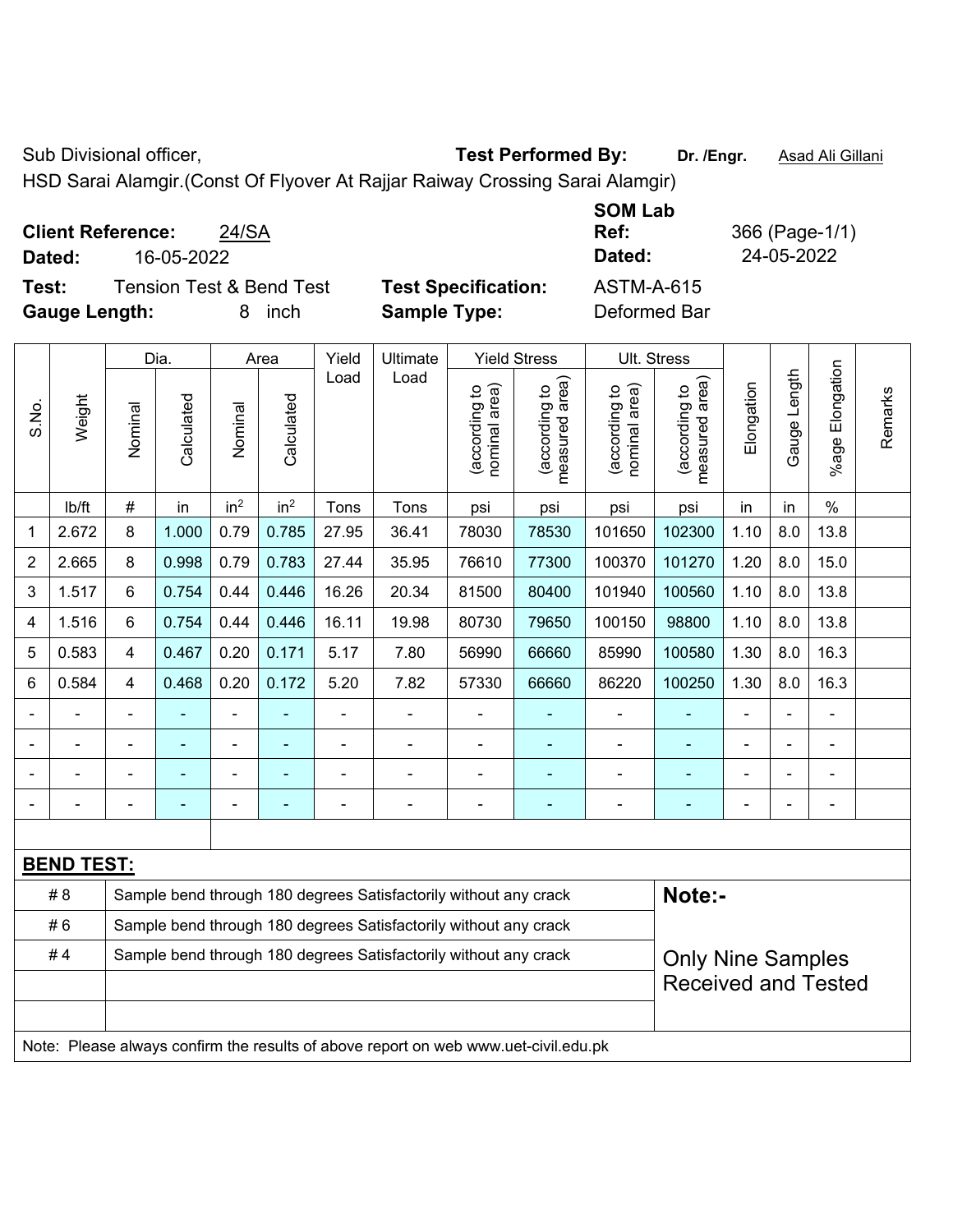Engr. Uzair Siddique **Test Performed By:** Dr. /Engr. **Bilal Khokhar** 

Atiq Associates Lahore.(Lahore American School, Upper Mall Rd Lhr)

| <b>Client Reference:</b><br>Nil<br>24-05-2022<br>Dated:                           |                                                   | <b>SOM Lab</b><br>Ref:<br>Dated:  | 367 (Page-1/1)<br>24-05-2022 |
|-----------------------------------------------------------------------------------|---------------------------------------------------|-----------------------------------|------------------------------|
| <b>Tension Test &amp; Bend Test</b><br>Test:<br><b>Gauge Length:</b><br>inch<br>8 | <b>Test Specification:</b><br><b>Sample Type:</b> | <b>ASTM-A-615</b><br>Deformed Bar |                              |

|                |                                                                                     |                                                                  | Dia.       |                          | Area            | Yield | Ultimate                                                         |                                | <b>Yield Stress</b>             |                                | Ult. Stress                                 |            |              |                         |         |
|----------------|-------------------------------------------------------------------------------------|------------------------------------------------------------------|------------|--------------------------|-----------------|-------|------------------------------------------------------------------|--------------------------------|---------------------------------|--------------------------------|---------------------------------------------|------------|--------------|-------------------------|---------|
| S.No.          | Weight                                                                              | Nominal                                                          | Calculated | Nominal                  | Calculated      | Load  | Load                                                             | nominal area)<br>(according to | measured area)<br>(according to | nominal area)<br>(according to | (according to<br>neasured area)<br>measured | Elongation | Gauge Length | Elongation<br>$%$ age I | Remarks |
|                | lb/ft                                                                               | #                                                                | in         | in <sup>2</sup>          | in <sup>2</sup> | Tons  | Tons                                                             | psi                            | psi                             | psi                            | psi                                         | in         | in           | $\frac{0}{0}$           |         |
| 1              | 2.671                                                                               | 8                                                                | 1.000      | 0.79                     | 0.785           | 23.67 | 32.74                                                            | 66080                          | 66500                           | 91410                          | 91990                                       | 1.70       | 8.0          | 21.3                    |         |
| $\overline{2}$ | 2.669                                                                               | 8                                                                | 0.999      | 0.79                     | 0.784           | 22.49 | 32.08                                                            | 62780                          | 63260                           | 89560                          | 90240                                       | 1.60       | 8.0          | 20.0                    |         |
| 3              | 1.485                                                                               | 6                                                                | 0.745      | 0.44                     | 0.436           | 13.91 | 19.39                                                            | 69750                          | 70390                           | 97180                          | 98080                                       | 1.50       | 8.0          | 18.8                    |         |
| 4              | 1.488                                                                               | 6                                                                | 0.746      | 0.44                     | 0.437           | 13.88 | 19.42                                                            | 69590                          | 70070                           | 97340                          | 98010                                       | 1.20       | 8.0          | 15.0                    |         |
| 5              | 0.645                                                                               | 4                                                                | 0.492      | 0.20                     | 0.190           | 5.45  | 7.95                                                             | 60140                          | 63310                           | 87680                          | 92300                                       | 1.40       | 8.0          | 17.5                    |         |
| 6              | 0.642                                                                               | 4                                                                | 0.491      | 0.20                     | 0.189           | 5.42  | 7.97                                                             | 59800                          | 63280                           | 87910                          | 93020                                       | 1.20       | 8.0          | 15.0                    |         |
|                |                                                                                     |                                                                  |            |                          |                 |       | ÷                                                                |                                |                                 |                                |                                             |            |              |                         |         |
|                |                                                                                     |                                                                  |            |                          |                 |       |                                                                  |                                |                                 |                                |                                             |            |              |                         |         |
|                |                                                                                     |                                                                  |            | $\overline{\phantom{0}}$ |                 |       |                                                                  |                                |                                 |                                |                                             |            |              |                         |         |
| $\blacksquare$ |                                                                                     |                                                                  |            | $\blacksquare$           |                 |       | Ē,                                                               |                                |                                 | $\blacksquare$                 |                                             | Ē,         |              | $\blacksquare$          |         |
|                |                                                                                     |                                                                  |            |                          |                 |       |                                                                  |                                |                                 |                                |                                             |            |              |                         |         |
|                | <b>BEND TEST:</b>                                                                   |                                                                  |            |                          |                 |       |                                                                  |                                |                                 |                                |                                             |            |              |                         |         |
|                | #8                                                                                  |                                                                  |            |                          |                 |       | Sample bend through 180 degrees Satisfactorily without any crack |                                |                                 |                                | Note:-                                      |            |              |                         |         |
|                | #6                                                                                  | Sample bend through 180 degrees Satisfactorily without any crack |            |                          |                 |       |                                                                  |                                |                                 |                                |                                             |            |              |                         |         |
|                | #4                                                                                  |                                                                  |            |                          |                 |       | Sample bend through 180 degrees Satisfactorily without any crack |                                |                                 |                                | <b>Only Nine Samples</b>                    |            |              |                         |         |
|                |                                                                                     |                                                                  |            |                          |                 |       |                                                                  |                                |                                 |                                | <b>Received and Tested</b>                  |            |              |                         |         |
|                |                                                                                     |                                                                  |            |                          |                 |       |                                                                  |                                |                                 |                                |                                             |            |              |                         |         |
|                | Note: Please always confirm the results of above report on web www.uet-civil.edu.pk |                                                                  |            |                          |                 |       |                                                                  |                                |                                 |                                |                                             |            |              |                         |         |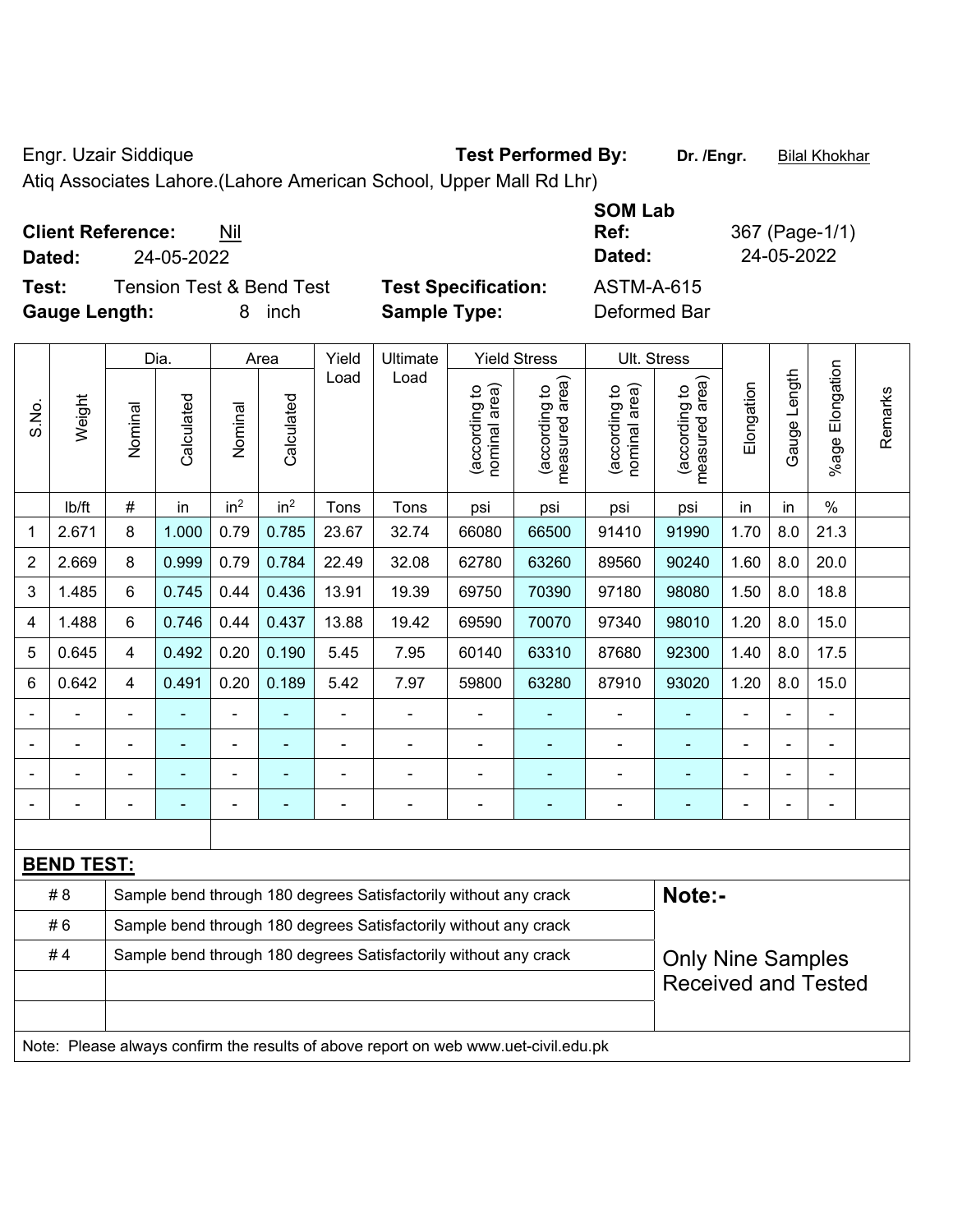Engr. Fayyaz Ali Khan **Test Performed By: Dr. /Engr.** Asad Ali Gillani GM NPCC - MECONS JV.(500kV Double Circuit Quad Bundle T/Line From SECL Coal Power Plant)

|        | <b>Client Reference:</b>            | NPCC-MECONS(JV)/TLC-14/136 | UVIII LUM<br>Ref: |
|--------|-------------------------------------|----------------------------|-------------------|
| Dated: | 20-05-2022                          |                            | Dated:            |
| Test:  | <b>Tension Test &amp; Bend Test</b> | <b>Test Specification:</b> | ASTM-A-615        |

**Gauge Length:** 8 inch **Sample Type:** Deformed Bar ()

**SOM Lab Ref:** 368 (Page-1/1) **Dated:** 20-05-2022 **Dated:** 24-05-2022

| S.No.          | Weight                                                                              | Dia.                                                             |                | Area            |                 | Yield          | Ultimate                            |                                | <b>Yield Stress</b>                         |                                | Ult. Stress                     |                |                |                       |               |  |  |
|----------------|-------------------------------------------------------------------------------------|------------------------------------------------------------------|----------------|-----------------|-----------------|----------------|-------------------------------------|--------------------------------|---------------------------------------------|--------------------------------|---------------------------------|----------------|----------------|-----------------------|---------------|--|--|
|                |                                                                                     | Nominal                                                          | Calculated     | Nominal         | Calculated      | Load           | Load                                | nominal area)<br>(according to | (according to<br>neasured area)<br>measured | nominal area)<br>(according to | measured area)<br>(according to | Elongation     | Gauge Length   | Elongation<br>$%$ age | Remarks       |  |  |
|                | lb/ft                                                                               | $\#$                                                             | in             | in <sup>2</sup> | in <sup>2</sup> | Tons           | Tons                                | psi                            | psi                                         | psi                            | psi                             | in             | in             | $\%$                  |               |  |  |
| 1              | 1.467                                                                               | 6                                                                | 0.741          | 0.44            | 0.431           | 13.32          | 19.90                               | 66780                          | 68180                                       | 99740                          | 101820                          | 1.10           | 8.0            | 13.8                  | <b>Batala</b> |  |  |
| $\overline{2}$ | 1.472                                                                               | 6                                                                | 0.743          | 0.44            | 0.433           | 13.15          | 19.80                               | 65910                          | 66980                                       | 99230                          | 100830                          | 1.00           | 8.0            | 12.5                  | Batala        |  |  |
| 3              | 1.512                                                                               | 6                                                                | 0.752          | 0.44            | 0.444           | 13.32          | 19.11                               | 66780                          | 66180                                       | 95800                          | 94940                           | 1.50           | 8.0            | 18.8                  | Kamran        |  |  |
| 4              | 1.506                                                                               | 6                                                                | 0.751          | 0.44            | 0.443           | 13.10          | 19.06                               | 65660                          | 65210                                       | 95550                          | 94900                           | 1.40           | 8.0            | 17.5                  | Kamran        |  |  |
| 5              | 0.666                                                                               | $\overline{4}$                                                   | 0.500          | 0.20            | 0.196           | 6.09           | 8.56                                | 67110                          | 68480                                       | 94420                          | 96350                           | 1.10           | 8.0            | 13.8                  | Kamran        |  |  |
| 6              | 0.667                                                                               | $\overline{4}$                                                   | 0.500          | 0.20            | 0.196           | 6.01           | 8.74                                | 66320                          | 67680                                       | 96340                          | 98300                           | 1.20           | 8.0            | 15.0                  | Kamran        |  |  |
|                |                                                                                     |                                                                  |                | $\blacksquare$  |                 | $\blacksquare$ | $\blacksquare$                      |                                |                                             | $\blacksquare$                 | $\blacksquare$                  | ÷,             |                | $\blacksquare$        |               |  |  |
| $\blacksquare$ |                                                                                     | $\blacksquare$                                                   | $\blacksquare$ | ۰               | $\blacksquare$  | Ē,             | $\frac{1}{2}$                       | $\blacksquare$                 | $\blacksquare$                              | $\blacksquare$                 | $\blacksquare$                  | $\blacksquare$ | ä,             | ÷                     |               |  |  |
|                |                                                                                     | $\blacksquare$                                                   | $\blacksquare$ | ۰               |                 |                | $\blacksquare$                      | $\blacksquare$                 |                                             | -                              | $\blacksquare$                  | ä,             | $\blacksquare$ | ÷                     |               |  |  |
|                |                                                                                     | $\blacksquare$                                                   | ٠              |                 |                 |                | $\frac{1}{2}$                       |                                | $\overline{\phantom{0}}$                    | -                              | $\blacksquare$                  | -              | $\blacksquare$ | ÷                     |               |  |  |
|                | <b>Witnessed By:</b>                                                                |                                                                  |                |                 |                 |                | HAMZA RASHEED (Junior Engr. Nespak) |                                |                                             |                                |                                 |                |                |                       |               |  |  |
|                | <b>BEND TEST:</b>                                                                   |                                                                  |                |                 |                 |                |                                     |                                |                                             |                                |                                 |                |                |                       |               |  |  |
|                | $Sr$ # (1-2)<br>Sample bend through 180 degrees Satisfactorily without any crack    |                                                                  |                |                 |                 |                |                                     |                                |                                             |                                | Note:-                          |                |                |                       |               |  |  |
|                | $Sr# (3-4)$                                                                         | Sample bend through 180 degrees Satisfactorily without any crack |                |                 |                 |                |                                     |                                |                                             |                                |                                 |                |                |                       |               |  |  |
|                | $Sr$ # (5-6)                                                                        | Sample bend through 180 degrees Satisfactorily without any crack |                |                 |                 |                |                                     |                                |                                             |                                | <b>Only Twelve Samples</b>      |                |                |                       |               |  |  |
|                |                                                                                     |                                                                  |                |                 |                 |                |                                     |                                |                                             |                                | <b>Received and Tested</b>      |                |                |                       |               |  |  |
|                |                                                                                     |                                                                  |                |                 |                 |                |                                     |                                |                                             |                                |                                 |                |                |                       |               |  |  |
|                | Note: Please always confirm the results of above report on web www.uet-civil.edu.pk |                                                                  |                |                 |                 |                |                                     |                                |                                             |                                |                                 |                |                |                       |               |  |  |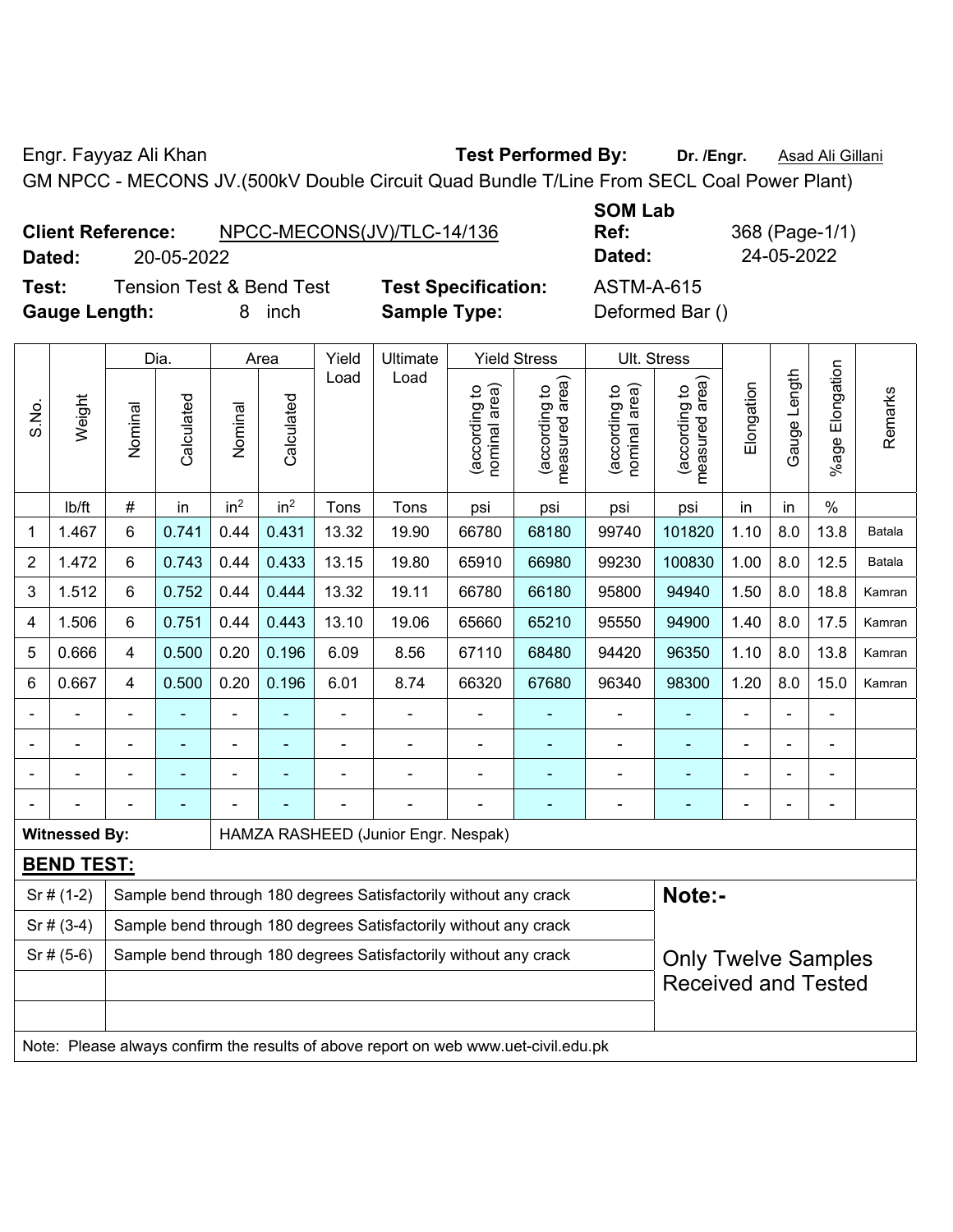Project Director (North-3) **Test Performed By:** Dr. /Engr. **Bilal** 

WASO-PAEC.(Const Of 120 Rooms Residential Buiding For Friendship At FFP Site)

**Test:** Tension Test & Bend Test **Test Specification:** ASTM-A-615 **Gauge Length:** 8 inch **Sample Type:** Deformed Bar (Al Moeez Steel)

**SOM Lab Ref:** 370 (Page-1/1) **Dated:** 20-05-2022 **Dated:** 24-05-2022

|                | Weight            |                | Dia.           | Area                         |                 | Yield          | Ultimate                                                                            | <b>Yield Stress</b>            |                                 | Ult. Stress                    |                                 |                |                |                         |         |
|----------------|-------------------|----------------|----------------|------------------------------|-----------------|----------------|-------------------------------------------------------------------------------------|--------------------------------|---------------------------------|--------------------------------|---------------------------------|----------------|----------------|-------------------------|---------|
| S.No.          |                   | Nominal        | Calculated     | Nominal                      | Calculated      | Load           | Load                                                                                | nominal area)<br>(according to | (according to<br>measured area) | (according to<br>nominal area) | (according to<br>measured area) | Elongation     | Gauge Length   | Elongation<br>$%$ age I | Remarks |
|                | lb/ft             | $\#$           | in             | in <sup>2</sup>              | in <sup>2</sup> | Tons           | Tons                                                                                | psi                            | psi                             | psi                            | psi                             | in             | in             | $\%$                    |         |
| 1              | 1.480             | 6              | 0.744          | 0.44                         | 0.435           | 14.65          | 20.64                                                                               | 73430                          | 74270                           | 103470                         | 104660                          | 1.10           | 8.0            | 13.8                    |         |
| $\overline{2}$ | 1.487             | $\,6\,$        | 0.746          | 0.44                         | 0.437           | 14.75          | 20.82                                                                               | 73940                          | 74440                           | 104340                         | 105050                          | 1.10           | 8.0            | 13.8                    |         |
|                | ä,                | $\blacksquare$ | Ē,             | $\frac{1}{2}$                | ٠               | $\blacksquare$ | ä,                                                                                  | $\blacksquare$                 | $\blacksquare$                  | $\blacksquare$                 | $\blacksquare$                  | ä,             | $\blacksquare$ | $\blacksquare$          |         |
|                | $\blacksquare$    |                | Ē,             | $\qquad \qquad \blacksquare$ | $\blacksquare$  | $\blacksquare$ | $\blacksquare$                                                                      | $\blacksquare$                 | $\overline{\phantom{a}}$        | $\overline{\phantom{a}}$       | $\blacksquare$                  | $\blacksquare$ | $\blacksquare$ | $\blacksquare$          |         |
|                | $\blacksquare$    | $\blacksquare$ | $\blacksquare$ | $\frac{1}{2}$                | ۰               | L,             | ÷,                                                                                  | $\blacksquare$                 | $\blacksquare$                  | $\blacksquare$                 | Ξ                               | ä,             | $\blacksquare$ | $\blacksquare$          |         |
|                |                   |                |                | -                            | ۰               | ä,             | $\blacksquare$                                                                      |                                |                                 | ä,                             | ÷                               |                |                | ÷                       |         |
|                |                   |                |                | $\blacksquare$               |                 | $\blacksquare$ | $\blacksquare$                                                                      |                                |                                 | $\blacksquare$                 | ۰                               |                |                |                         |         |
|                |                   |                |                | ä,                           | ÷               | ä,             | $\blacksquare$                                                                      | Ē,                             |                                 | -                              | ۰                               |                |                | ÷                       |         |
|                |                   |                |                | ۰                            | ۰               | $\blacksquare$ | $\blacksquare$                                                                      |                                |                                 | $\blacksquare$                 | ۰                               | $\blacksquare$ |                | ÷                       |         |
|                |                   |                | ٠              | ÷,                           | ۰               | $\blacksquare$ | $\blacksquare$                                                                      | $\blacksquare$                 | $\blacksquare$                  | $\overline{\phantom{a}}$       | ۰                               | $\blacksquare$ | $\blacksquare$ | $\blacksquare$          |         |
|                |                   |                |                |                              |                 |                |                                                                                     |                                |                                 |                                |                                 |                |                |                         |         |
|                | <b>BEND TEST:</b> |                |                |                              |                 |                |                                                                                     |                                |                                 |                                |                                 |                |                |                         |         |
|                | #6                |                |                |                              |                 |                | Sample bend through 180 degrees Satisfactorily without any crack                    |                                | Note:-                          |                                |                                 |                |                |                         |         |
|                |                   |                |                |                              |                 |                |                                                                                     |                                |                                 |                                |                                 |                |                |                         |         |
|                |                   |                |                |                              |                 |                |                                                                                     |                                |                                 |                                | <b>Only Three Samples</b>       |                |                |                         |         |
|                |                   |                |                |                              |                 |                |                                                                                     |                                |                                 | <b>Received and Tested</b>     |                                 |                |                |                         |         |
|                |                   |                |                |                              |                 |                |                                                                                     |                                |                                 |                                |                                 |                |                |                         |         |
|                |                   |                |                |                              |                 |                | Note: Please always confirm the results of above report on web www.uet-civil.edu.pk |                                |                                 |                                |                                 |                |                |                         |         |